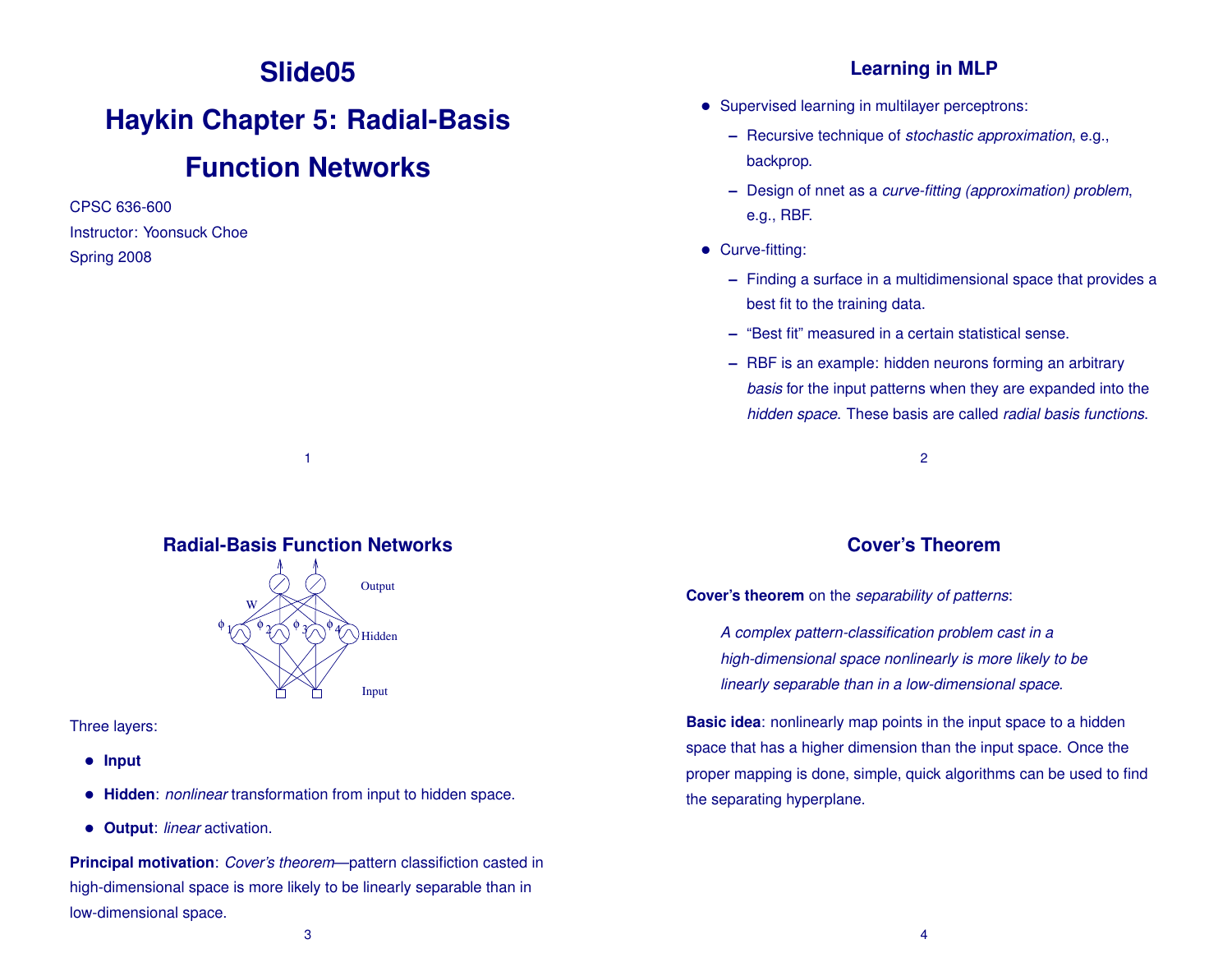### φ**-Separability of Patterns**

- N input patterns  $\mathcal{X} = {\mathbf{x}_1, \mathbf{x}_2, ..., \mathbf{x}_N}$  in  $m_0$ -dimensional space.
- The inputs belong to either of two sets  $\mathcal{X}_1$  and  $\mathcal{X}_2$ : they form a dichotomy.
- The dichotomy is *separable* wrt a **family of surfaces** if a surface exists *in the family* that separates the points in class  $\mathcal{X}_1$  from  $\mathcal{X}_2$ .
- For each  $\mathbf{x} \in \mathcal{X}$ , define an  $m_1$ -vector  $\{\phi_i(\mathbf{x}) | i-1, 2, ..., m_1\}$ :

$$
\boldsymbol{\phi}(\mathbf{x}) = \left[\phi_1(\mathbf{x}), \phi_2(\mathbf{x}), ..., \phi_{m_1}(\mathbf{x})\right]^T
$$

that maps inputs in  $m_0$ -D space to the hidden space of  $m_1$ -D.  $\phi_i(\mathbf{x})$ are called the *hidden functions*, and the space spanned by these functions is called the *hidden space* or *feature space*.

• A dichotomy is  $\phi$ -separable if there exists an  $m_1$ -D vector w such that:

$$
\mathbf{w}^T \boldsymbol{\phi}(\mathbf{x}) > 0, \quad \mathbf{x} \in \mathcal{X}_1
$$

$$
\mathbf{w}^T \boldsymbol{\phi}(\mathbf{x}) < 0, \quad \mathbf{x} \in \mathcal{X}_2
$$
with separating hyperplane 
$$
\mathbf{w}^T \boldsymbol{\phi}(\mathbf{x}) = 0.
$$

### **Cover's Theorem: Interpretation**

- Separability depends on: (1) particular dichotomy, and (2) the distribution of patterns in the input space.
- The derived  $P(N, m_1)$  states that the probability of being φ-separable is equivalent to the *cumulative binomial distribution* corresponding to the probability that  $(N-1)$  flips of a fair coin will result in  $(m_1 - 1)$  or fewer heads.
- In sum, Cover's theorem has two basic ingredients:
	- $-$  Nonlinear mapping to hidden space with  $\phi_i(\mathbf{x})$  $(i = 1, 2, ..., m_1).$
	- **–** High dimensionality of hidden space compared to the input space  $(m_1 > m_0)$ .
- Corollary: A maximum of  $2m_1$  patterns can be linearly separated by a hidden space of  $m_1$ -D. 7

### **Cover's Theorem Revisited**

- Given a set  $\mathcal X$  of  $N$  inputs picked from the input space independently, and suppose all the possible dichotomies of  $\mathcal X$  are equiprobable.
- Let  $P(N, m_1)$  denote the probability that a particular dichotomy picked at random is  $\phi$ -separable, where the family of surfaces has  $m_1$  degrees of freedom.
- In this case,

$$
P(N, m_1) = \left(\frac{1}{2}\right)^{N-1} \sum_{m=0}^{m_1-1} \binom{N-1}{m}
$$

where

$$
\begin{pmatrix}\n l \\
 m\n\end{pmatrix} = \frac{l(l-1)(l-2)...(l-m+1)}{m!}
$$

### **Example: XOR (again!)**



• With Gaussian hidden functions, the inputs become linearly separable in the hidden space:

$$
\phi_1(\mathbf{x}) = \exp(-\|\mathbf{x} - \mathbf{t}_1\|^2), \quad \mathbf{t}_1 = [1, 1]^T
$$
  
 $\phi_2(\mathbf{x}) = \exp(-\|\mathbf{x} - \mathbf{t}_2\|^2), \quad \mathbf{t}_2 = [0, 0]^T$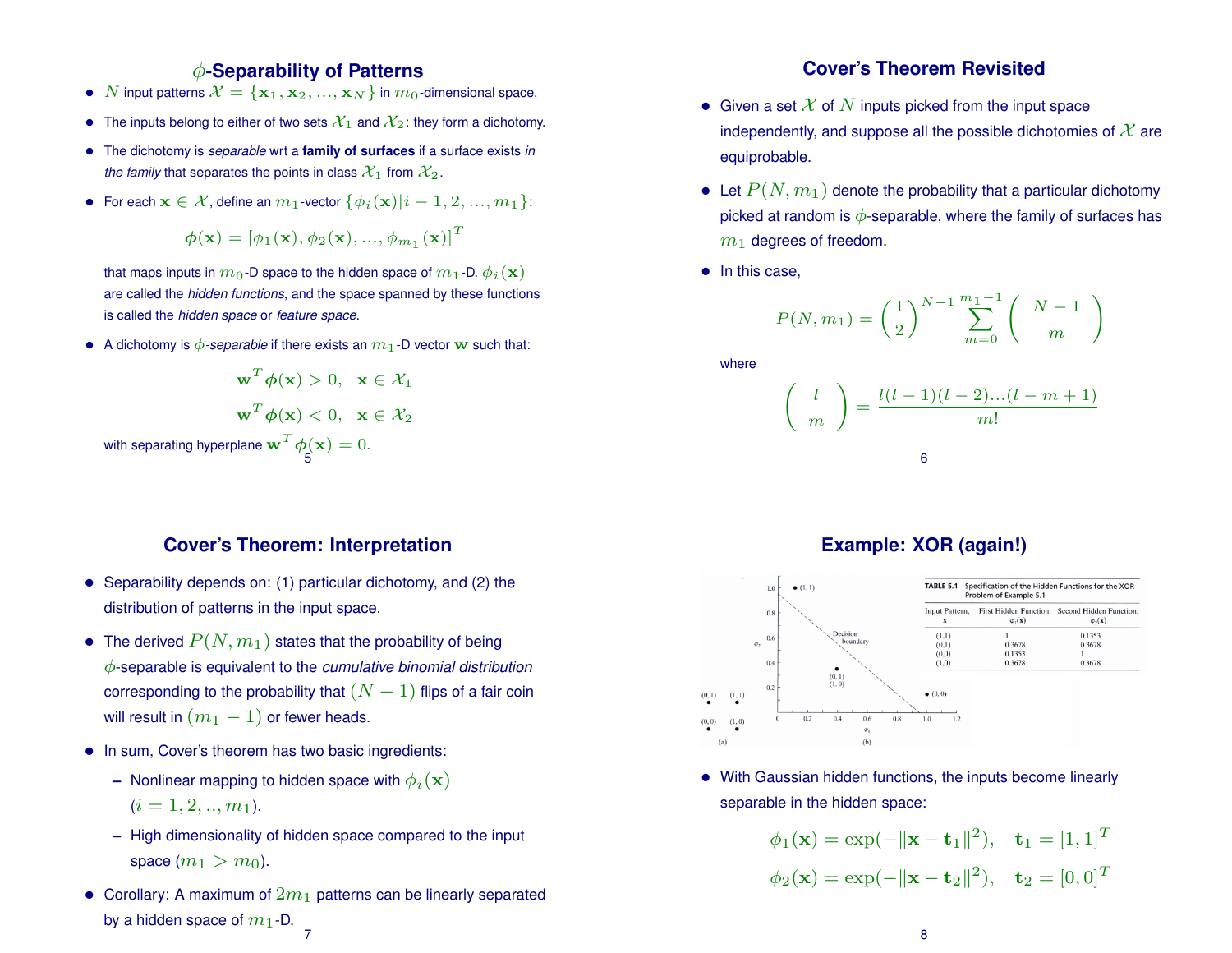### **2D Gaussian**



Basically,  $t_i$  determines the center of the 2D Gaussian,

$$
\phi_i(\mathbf{x}) = \exp(-\|\mathbf{x} - \mathbf{t}_i\|^2)
$$

and points x that are equidistance from the center have the same  $\phi$ value.

9

### **RBF as an Interpolation Problem**



- $\bullet \ \ m_0\text{-D}$  input to 1-D output mapping  $s: \mathbb{R}^{m_0} \to \mathbb{R}^1$ .
- The map s can be thought of as a *hypersurface*  $\Gamma \subset \mathbb{R}^{m_0+1}$ .
	- **– Training**: fit hypersurface Γ to the training data points.
	- **– Generalization**: interpolate between data points, along the reconstructed surface  $\Gamma$ .

$$
\begin{aligned} \bullet \quad & \text{Given } \{\mathbf{x}_i \in \mathbb{R}^{m_0} | i=1,2,...,N\} \text{ and } N \text{ labels} \\ & \{d_i \in \mathbb{R}^1 | i=1,2,...,N\}, \text{find } F: \mathbb{R}^N \rightarrow \mathbb{R}^1 \text{ such that} \end{aligned}
$$

$$
F(\mathbf{x}_i) = d_i \text{ for all } i.
$$
  
11

### **RBF Learning: Overview**



The RBF learning problem boils down to two tasks:

- 1. How to determine the parameters associated with the radial-basis functions in the hidden layer  $\phi_i(\mathbf{x})$  (e.g., the center of the Gaussians).
- 2. How to train the hidden-to-output weights?: This part is relatively easy.

10

### **RBF and Interpolation**

• Interpolation is formulated as

$$
F(\mathbf{x}) = \sum_{i=1}^{N} w_i \phi(||\mathbf{x} - \mathbf{x}_i||),
$$

where  $\{\phi(||\mathbf{x} - \mathbf{x}_i||) | i = 1, 2, ..., N\}$  is a set of N arbitrary (nonlinear) functions known as *radial-basis functions*.

• The *known data points*  $\mathbf{x}_i \in \mathbb{R}^{m_0}, i = 1, 2, ..., N$  are treated as the *centers* of the RBFs. (Note that in this case, all input data need to be memorized, as in instance-based learning, but this is not a necessary requirement.)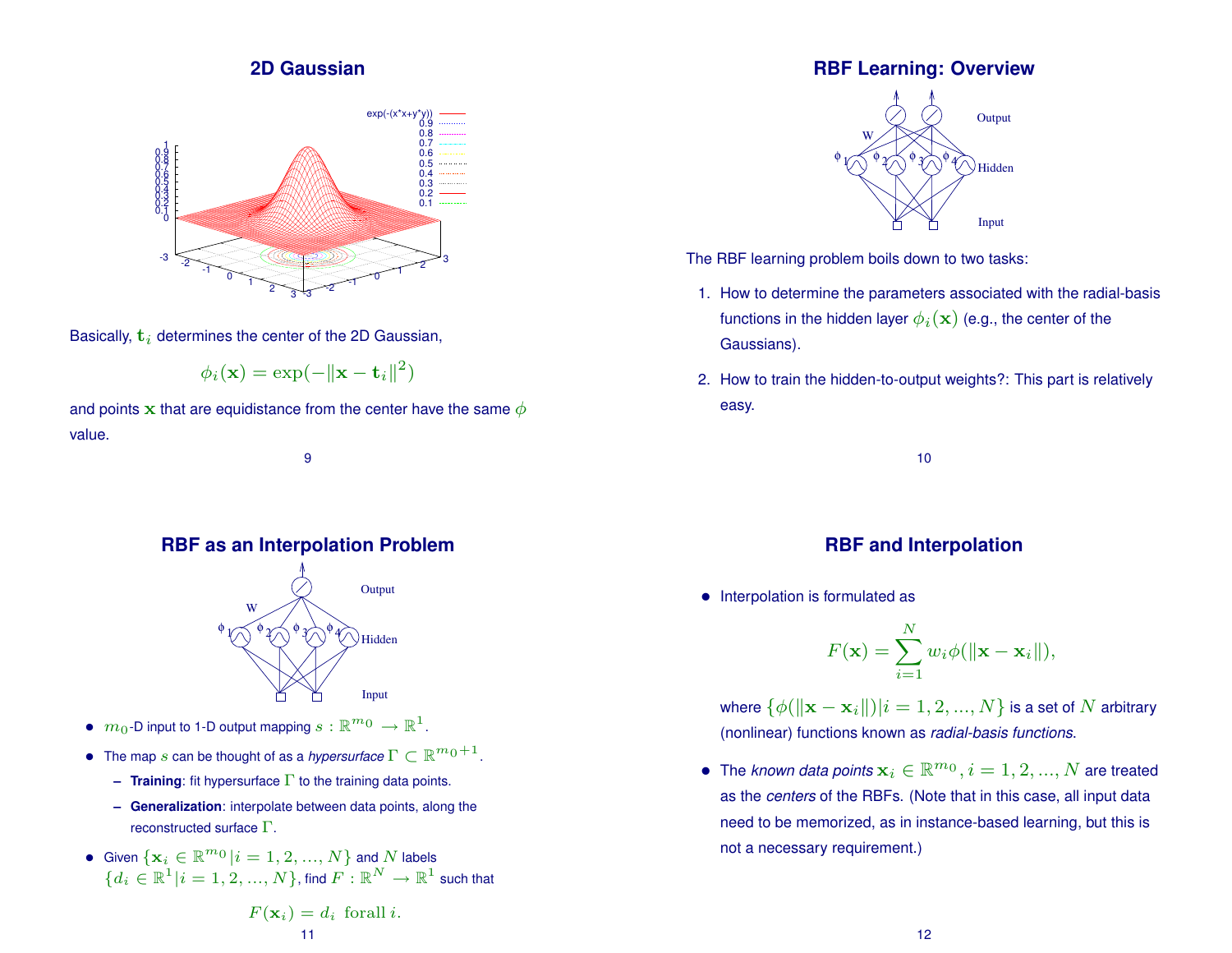#### **RBF and Interpolation (cont'd)**

$$
F(\mathbf{x}) = \sum_{i=1}^{N} w_i \phi(||\mathbf{x} - \mathbf{x}_i||),
$$

• So, we have  $N$  inputs and  $N$  hidden units, and one output unit. Expressing everything (all  $N$  input-output pairs) in matrix form:



### **RBF and Interpolation (cont'd)**

• When  $m_0 < N(m_0:$  number of hidden units; N: number of inputs), we can find  $w$  that minimizes

$$
\mathcal{E}(\mathbf{w}) = \sum_{i=1}^{N} (F(\mathbf{x}_i) - d_i)^2,
$$

where  $F(\mathbf{x}) = \sum_{k=1}^{m_0} w_k \phi_k(\mathbf{x})$ .

• The solution involves the pseudo inverse of  $\phi$ :

$$
\mathbf{w} = \underbrace{\left(\boldsymbol{\phi}^T \boldsymbol{\phi}\right)^{-1} \boldsymbol{\phi}^T \mathbf{d}}_{\text{pseudo inverse}}.
$$



Note:  $\phi$  is an  $N \times m_0$  rectangular matrix.

• In this case, how to determine the centers of the  $\phi_k(\cdot)$  functions becomes an issue. 15

### **RBF and Interpolation (cont'd)**

• From  $\phi w = d$ , we can find an explicit solution w:

$$
\mathbf{w} = \boldsymbol{\phi}^{-1} \mathbf{d},
$$

assuming  $\phi$  is nonsingular.

(**Note:** in general, the number of hidden units is much less than the number of inputs, so we don't always have  $\phi$  as a square matrix! We'll see how to handle this, later.)

• Nonsingularity of  $\phi$  is guaranteed by **Micchelli's theorem**:

Let  $\{{\bf x}_i\}_{i=1}^N$  be a set of distinct points in  $\mathbb{R}^{m_0}$  . Then *the*  $N$ -by- $N$  *interpolation matrix*  $\phi$ *, whose*  $ji$ -th element *is*  $\phi_{ji} = \phi(||\mathbf{x}_i - \mathbf{x}_i||)$ , *is nonsingular.* 

14

### **Typical RBFs**

For some  $c > 0$ ,  $\sigma > 0$ , and  $r \in \mathbb{R}$ .

• Multiquadrics (non-local):

$$
\phi(r) = (r^2 + c^2)^{1/2}
$$

• Inverse multiquadrics (local):

$$
\phi(r) = \frac{1}{(r^2 + c^2)^{1/2}}
$$

• Gaussian functions (local):

$$
\phi(r)=\exp\left(-\frac{r^2}{2\sigma^2}\right)
$$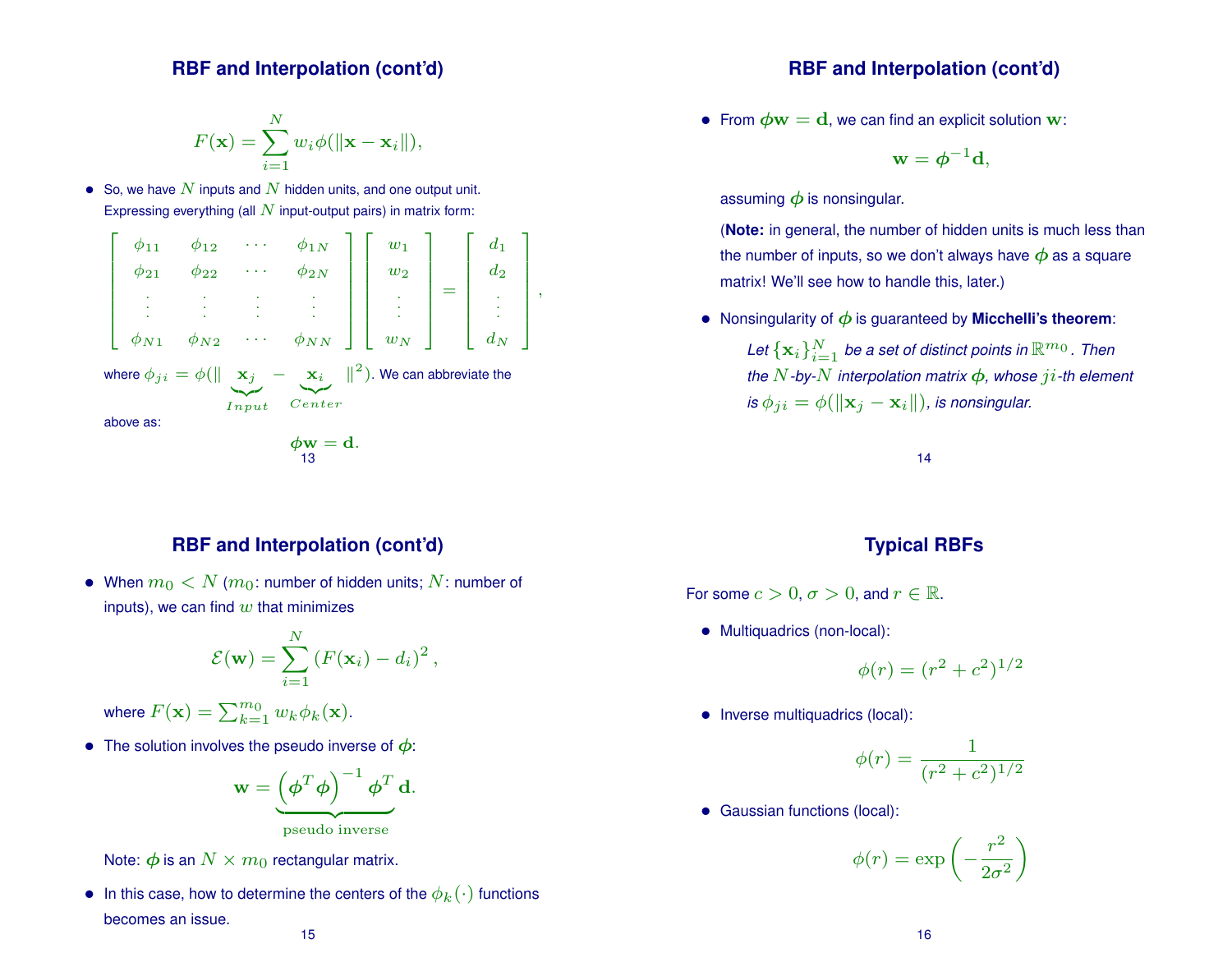### **Other Perspectives on RBF Learning**

• RBF learning is formularized as

$$
F(\mathbf{x}) = \sum_{k=1}^{m_0} w_k \phi_k(\mathbf{x}).
$$

- This kind of expression was given without much rationale, other than intuitive appeal.
- However, there's one way to derive the above formalism based on an interesting theoretical point-of-view, which we will see next.

## **Well-Posed Problems in Reconstructing Functional Mapping**

17

Given an **unknown** mapping from domain  $\mathcal X$  to range  $\mathcal Y$ , we want to reconstruct the mapping f. This mapping is **well-posed** if all the following conditions are satisfied:

- **Existence**: For all  $x \in \mathcal{X}$ , there exist an output  $y \in \mathcal{Y}$  such that  $y = f(\mathbf{x}).$
- **Uniqueness**: For all  $x, t \in \mathcal{X}$ ,  $f(x) = f(t)$  iff  $x = t$ .
- **Continuity**: The mapping is continuous. For any  $\epsilon > 0$  there exists  $\delta = \delta(\epsilon)$  such that  $\rho_x(\mathbf{x}, \mathbf{t}) < \delta \to \rho_y(f(\mathbf{x}), f(\mathbf{t})) < \epsilon$ , where  $\rho(\cdot, \cdot)$  is the distance measure.

If any of these conditions are violated, the problem is called an **ill-posed** problem.

### **Supervised Learning as Ill-Posed Hypersurface Reconstruction Problem**

- The exact interpolation approach has limitations:
	- **–** Poor generalization: data points being more numerous than the degree of freedom of the underlying process can lead to overfitting.
- How to overcome this issue?
	- **–** Approach the problem from a perspective that learning is a *hypersurface reconstruction problem* given a *sparse set of data points*.
	- **–** Contrast between *direct problem* (in many cases **well-posed**) vs. *inverse problem* (in many cases **ill-posed**).

18

### **Ill-Posed Problems and Solutions**

- Direct (causal) mapping are generally well-posed (e.g., 3D object to 2D projection).
- On the other hand, inverse problems are ill-posed (e.g., reconstructing 3D structure from 2D projections).
- For ill-posed problems, solutions are not unique (can in many cases they can be *infinite*): We need *prior knowledge* (or some kind of *preference*) to narrow down the range of solutions (this is called **regularization**).

Treating supervised learning as an ill-posed problem, and using certain prior knowledge, we can derive the RBF formalism.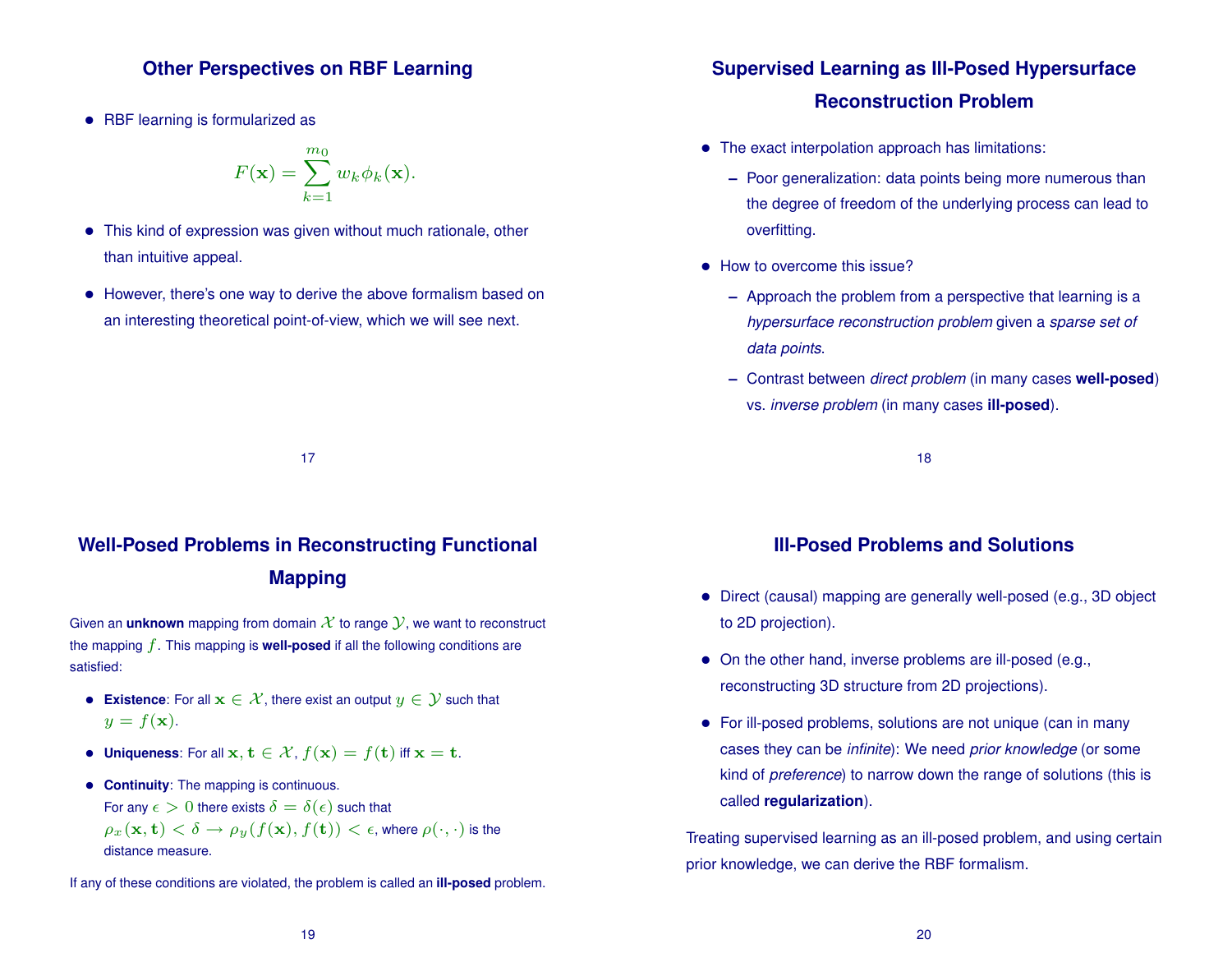### **Regularization Theory: Overview**

- The main idea behind **regularization** is to *stabilize* the solution by means of **prior information**.
- This is done by including a **functional** (a function that maps from a function to a scalar) *in the cost function*, so that the functional can also be minimized. Only a small number of candidate solutions will minimize this functional.
- These functional terms are called the **regularization term**.
- Typically, the functionals measure the **smoothness** of the function.

21



### **Error Term vs. Regularization Term**

### **Tikonov's Regularization Theory**

- $\bullet$  Task: Given input  $\mathbf{x}_i \in \mathbb{R}^{m_0}$  and target  $d_i \in \mathbb{R}^1$ , find  $F(\mathbf{x})$ .
- Minimize the sum of two terms:
	- 1. **Standard error term:**

$$
\mathcal{E}_s(F) = \frac{1}{2} \sum_{i=1}^N (d_i - y_i)^2 = \frac{1}{2} \sum_{i=1}^N (d_i - F(\mathbf{x}_i))^2.
$$

2. **Regularization term:**

$$
\mathcal{E}_c(F) = \frac{1}{2} {\|\mathbf{D}F\|}^2,
$$

where  $\bf{D}$  is a *linear differential operator*, and  $\|\cdot\|$  the *norm of the function space*.

• Putting these together, we want to **minimize** (w/ *regularization param.*  $\lambda$ )

$$
\mathcal{E}(F) = \mathcal{E}_s(F) + \lambda \mathcal{E}_c(F) = \frac{1}{2} \sum_{i=1}^N (d_i - F(\mathbf{x}_i))^2 + \frac{1}{2} \lambda ||\mathbf{D}F||^2.
$$

### **Solution that Minimizes**  $\mathcal{E}(F)$

• **Problem**: minimize

$$
\mathcal{E}(F) = \mathcal{E}_s(F) + \lambda \mathcal{E}_c(F) = \frac{1}{2} \sum_{i=1}^N (d_i - F(\mathbf{x}_i))^2 + \frac{1}{2} \lambda ||\mathbf{D}F||^2.
$$

• **Solution**:  $F_{\lambda}(\mathbf{x})$  that satisfies the *Euler-Lagrange equation* (below) minimizes  $\mathcal{E}(F)$ .

$$
\widetilde{\mathbf{D}}\mathbf{D}F_{\lambda}(\mathbf{x}) - \frac{1}{\lambda} [d_i - F(\mathbf{x}_i)] \delta(\mathbf{x} - \mathbf{x}_i) = 0,
$$

where  $\widetilde{\mathbf{D}}$  is the *adjoint operator* of  $\mathbf{D}$  and  $\delta(\cdot)$  is the *Dirac delta function*.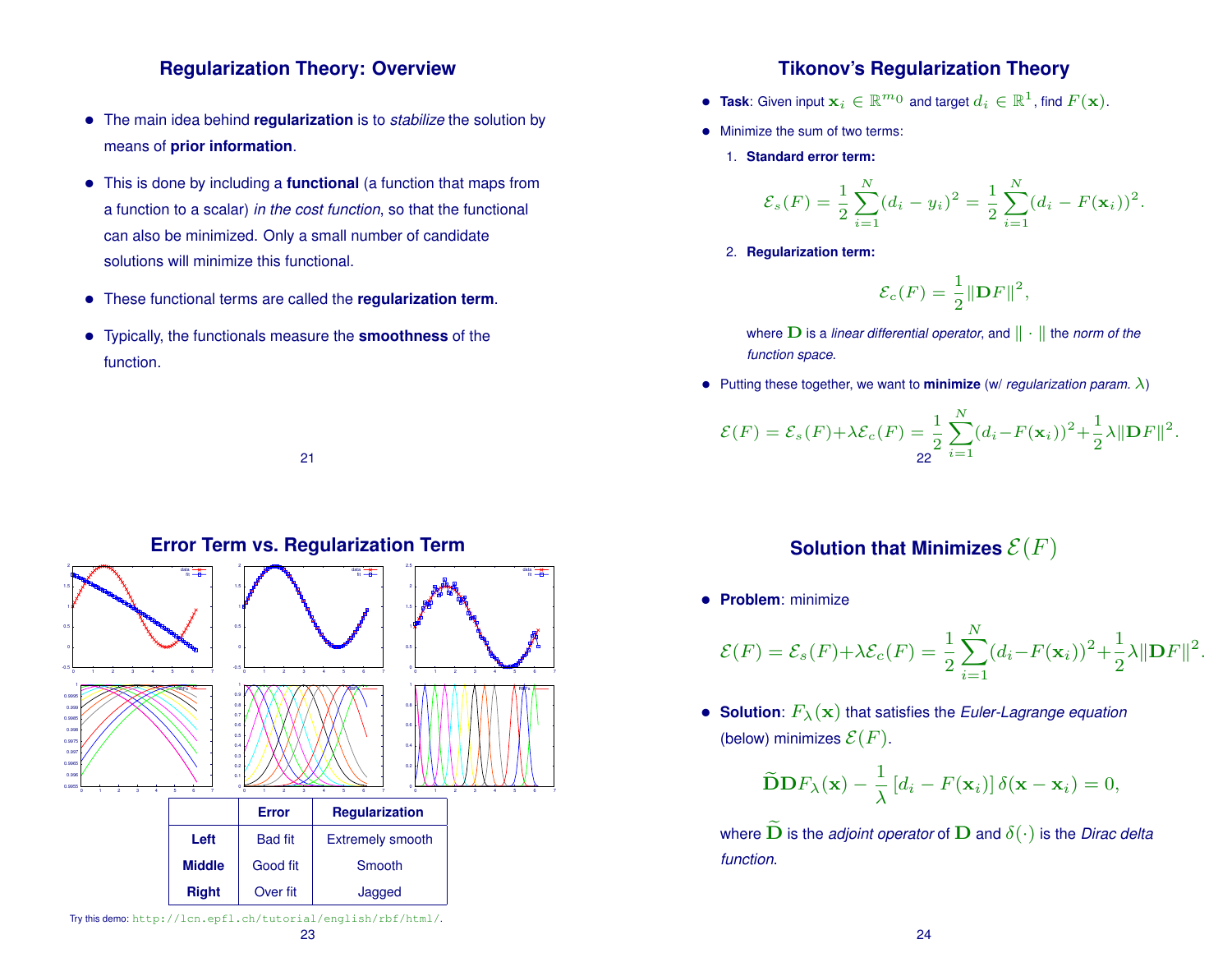### **Solution that Minimizes**  $\mathcal{E}(F)$  (cont'd)

• The solution to the *Euler-Lagrange equation* can be formulated in terms of the *Green's function* that satisfies:

$$
\widetilde{\mathbf{D}}\mathbf{D}G(\mathbf{x},\mathbf{x}')=\delta(\mathbf{x},\mathbf{x}').
$$

Note: the form of  $G(\cdot, \cdot)$  depends on the particular choice of  $D$ .

• Finally, the desired function  $F_{\lambda}(\mathbf{x})$  that minimizes  $\mathcal{E}(F)$  is:

$$
F_{\lambda}(\mathbf{x}) = \frac{1}{\lambda} \sum_{i=1}^{N} [d_i - F(\mathbf{x}_i)] G(\mathbf{x}, \mathbf{x}_i).
$$

### **Solution that Minimizes**  $\mathcal{E}(F)$  (cont'd)

• Letting

$$
w_i = \frac{1}{\lambda} [d_i - F(\mathbf{x}_i)], i = 1, 2, \dots N
$$

we can recast  $F_{\lambda}(\mathbf{x})$  as

$$
F_{\lambda}(\mathbf{x}) = \sum_{i=1}^{N} w_i G(\mathbf{x}, \mathbf{x}_i).
$$

• Plugging in input  $x_i$ , we get

$$
F_{\lambda}(\mathbf{x}_j) = \sum_{i=1}^N w_i G(\mathbf{x}_j, \mathbf{x}_i).
$$

• Note the similarity to the RBF:

$$
F(\mathbf{x}) = \sum_{i=1}^{N} w_i \phi(\|\mathbf{x} - \mathbf{x}_i\|)
$$
  
26

#### 25

### **Solution that Minimizes**  $\mathcal{E}(F)$  (cont'd)

We can use a matrix notation:

$$
\mathbf{F}_{\lambda} = [F_{\lambda}(\mathbf{x}_{1}), F_{\lambda}(\mathbf{x}_{1}), ... F_{\lambda}(\mathbf{x}_{N})]^{T}
$$
\n
$$
\mathbf{d} = [d_{1}, d_{2}, ..., d_{N}]^{T}
$$
\n
$$
G(\mathbf{x}_{1}, \mathbf{x}_{1}) \quad G(\mathbf{x}_{1}, \mathbf{x}_{2}) \quad \cdots \quad G(\mathbf{x}_{1}, \mathbf{x}_{N})
$$
\n
$$
G = \begin{bmatrix}\nG(\mathbf{x}_{1}, \mathbf{x}_{1}) & G(\mathbf{x}_{1}, \mathbf{x}_{2}) & \cdots & G(\mathbf{x}_{1}, \mathbf{x}_{N}) \\
G(\mathbf{x}_{2}, \mathbf{x}_{1}) & G(\mathbf{x}_{2}, \mathbf{x}_{2}) & \cdots & G(\mathbf{x}_{2}, \mathbf{x}_{N}) \\
\vdots & \vdots & \ddots & \vdots \\
G(\mathbf{x}_{N}, \mathbf{x}_{1}) & G(\mathbf{x}_{N}, \mathbf{x}_{2}) & \cdots & G(\mathbf{x}_{N}, \mathbf{x}_{N})\n\end{bmatrix}
$$
\n
$$
\mathbf{w} = [w_{1}, w_{2}, ..., w_{N}]^{T}.
$$

Then we can rewrite the formula in the previous page as  ${\bf w}=\frac{1}{\lambda}({\bf d}-{\bf F}_{\lambda}),$ and  $\mathbf{F}_{\lambda} = \mathbf{G}\mathbf{w}$ .

### **Solution that Minimizes**  $\mathcal{E}(F)$  (cont'd)

• Combining

$$
\mathbf{w} = \frac{1}{\lambda} (\mathbf{d} - \mathbf{F}_{\lambda})
$$

$$
\mathbf{F}_{\lambda} = \mathbf{G} \mathbf{w}
$$

we can eliminate  $\mathbf{F}_{\lambda}$  to get

- $(G + \lambda I)w = d.$
- From this, we can get the weights:

$$
\mathbf{w} = (\mathbf{G} + \lambda \mathbf{I})^{-1} \mathbf{d}
$$

if  $G + \lambda I$  is invertible (it needs to be positive definite, which can be ensured by a large  $\lambda$ ).

Note: 
$$
G(\mathbf{x}_i, \mathbf{x}_j) = G(\mathbf{x}_j, \mathbf{x}_i)
$$
, thus  $\mathbf{G}^T = \mathbf{G}$ .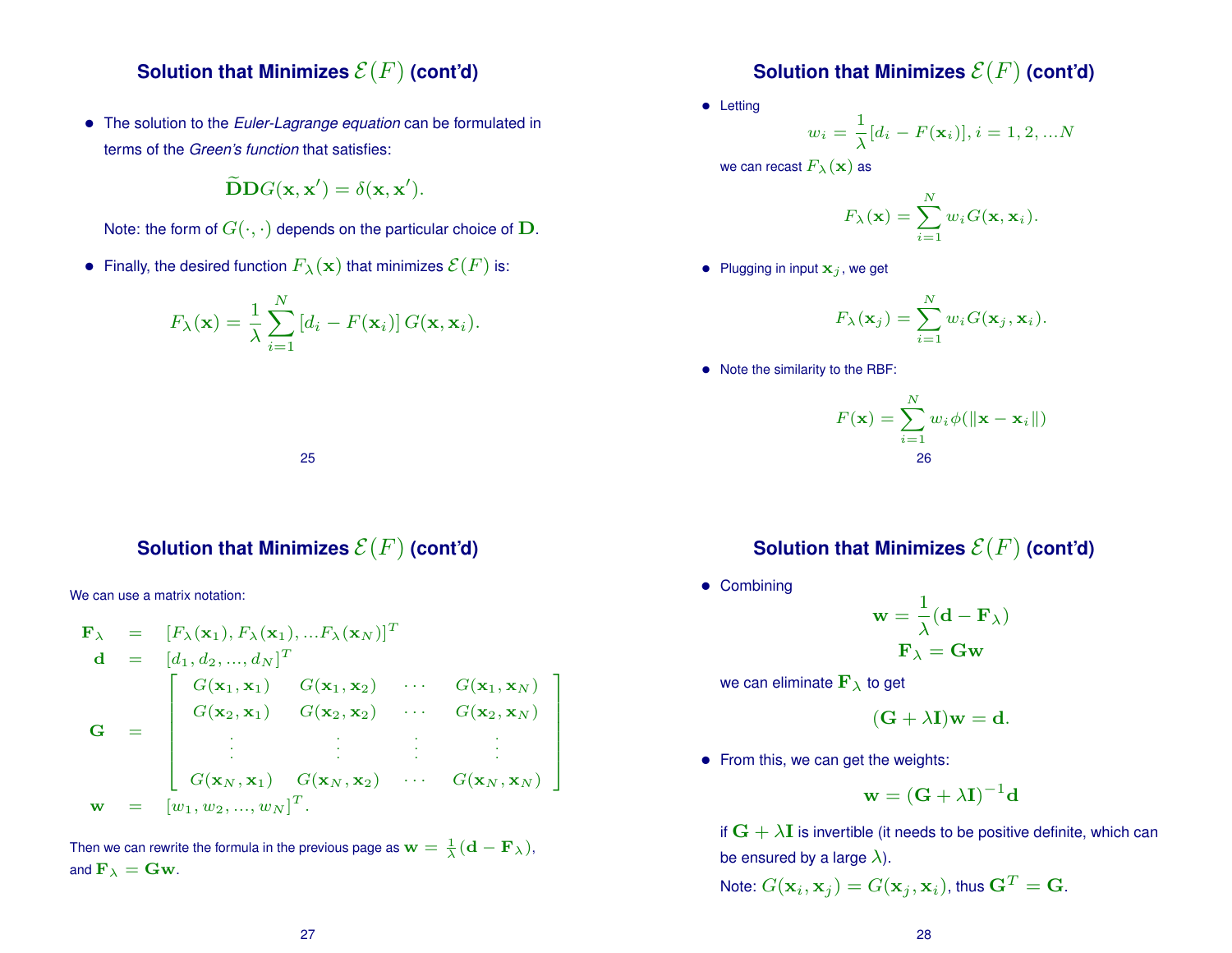### **Solution that Minimizes**  $\mathcal{E}(F)$  (cont'd)

Steps to follow:

- 1. Determine D.
- 2. Find the Green's function matrix  $G$  associated with  $D$ .
- 3. Obtain the weights by

$$
\mathbf{w} = (\mathbf{G} + \lambda \mathbf{I})^{-1} \mathbf{d}
$$

For certain  $\mathbf{D}s$ , the corresponding Green's functions are Gaussian, inverse multiquadrics, etc. Thus, the whole approach is similar to RBF. (More on this later.)

#### 29

#### **Translationally and Rotationally Invariant** D

• One example of a Green's function that corresponds to a translationally and rotationally invariant  $\mathbf D$  is the **multivariate Gaussian** function:

$$
G(\mathbf{x}, \mathbf{x}_i) = \exp\left(-\frac{1}{2\sigma_i^2} ||\mathbf{x} - \mathbf{x}_i||^2\right).
$$

• With this, the regularized solution becomes

$$
F_{\lambda}(\mathbf{x}) = \sum_{i=1}^{N} w_i \exp\left(-\frac{1}{2\sigma_i^2} ||\mathbf{x} - \mathbf{x}_i||^2\right)
$$

.

This function is known to be a *universal approximator*.

### **Regularization Theory and RBF**

• In conclusion, the regularization problem's solution is given by the expansion:  $\mathbf{v}$ 

$$
F_{\lambda}(\mathbf{x}) = \sum_{i=1}^{N} w_i G(\mathbf{x}, \mathbf{x}_i),
$$

where  $G(\cdot, \cdot)$  is the Green's function for the self-adjoint operator  $\widetilde{\mathbf{D}}\mathbf{D}$ .

- When the stabilizer  **has certain properties, the resulting Green's** function  $G(\cdot, \cdot)$  become *radial basis functions*:
	- **–** D is *translationally invariant*:

$$
G(\mathbf{x}, \mathbf{x}_i) = G(\mathbf{x} - \mathbf{x}_i).
$$

**–** D is *translationally and rotationally invariant*:

$$
G(\mathbf{x}, \mathbf{x}_i) = G(\|\mathbf{x} - \mathbf{x}_i\|),
$$

which is a *RBF*!

30

### **Regularization Networks**



• The regularized solution

$$
F_{\lambda}(\mathbf{x}) = \sum_{i=1}^{N} w_i \exp \left(-\frac{1}{2\sigma_i^2} ||\mathbf{x} - \mathbf{x}_i||^2\right)
$$

can be represented as a network.

- **–** Hidden unit i computes  $G(\mathbf{x}, \mathbf{x}_i)$  (one hidden unit per input pattern).
- **–** Output unit is *linear* weighted sum of hidden unit activation.
- **Problem**: we need  $N$  hidden units for  $N$  input patterns, which can be excessive for large input sets.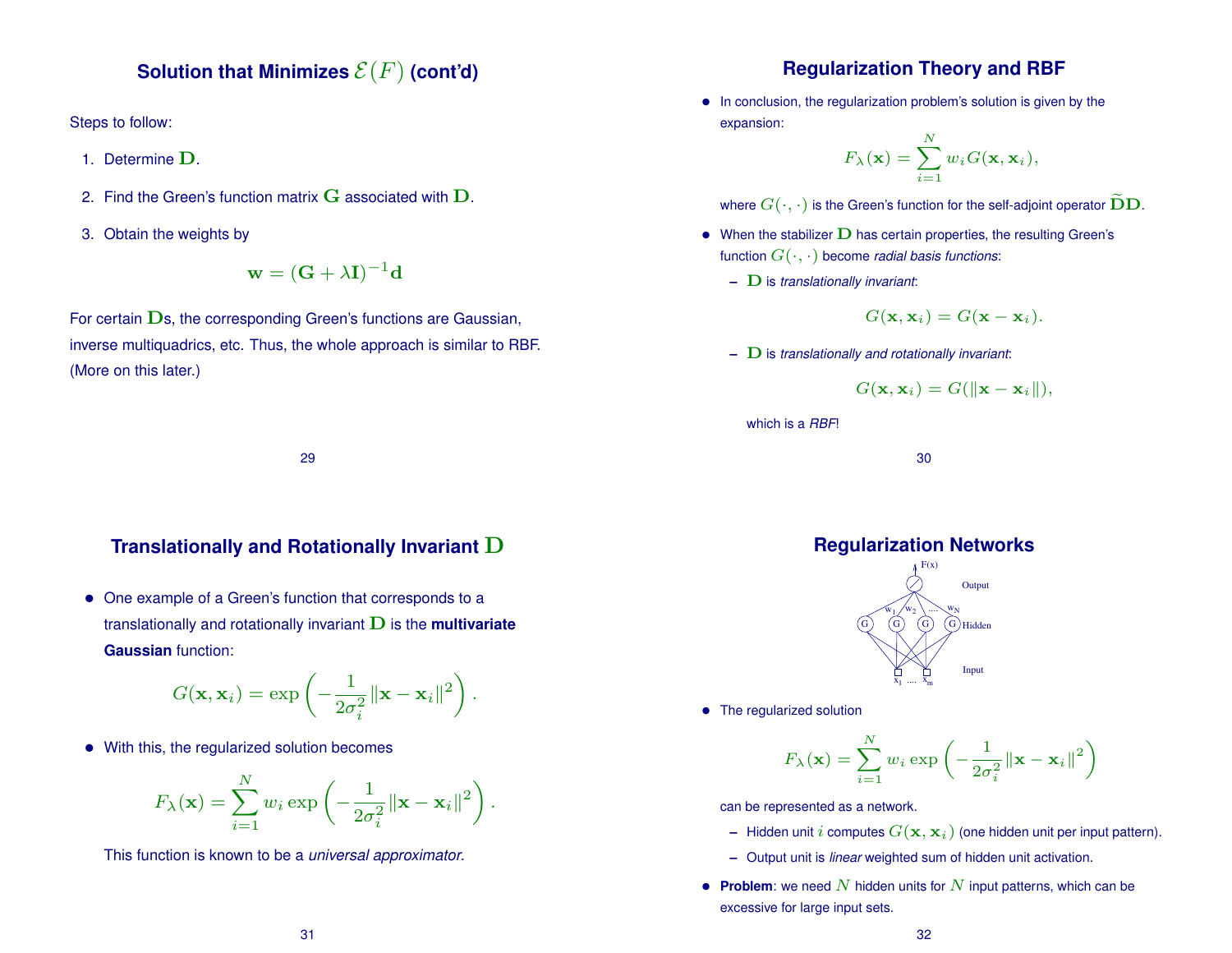### **Desirable Properties of Regularization Networks**

- The regularization network is a **universal approximator**, that can approximate any multivariate continuous function arbitrarily well, given sufficiently large number of hidden units.
- The approximation shows the **best approximation** property (best coefficients will be found).
- The solution is **optimal**: it will minimize the cost functional  $\mathcal{E}(\mathcal{F})$ .

### **Generalized Radial-Basis Function Networks**



• Regularization networks can be computationally demanding when  $N$  is huge. **Generalized RBF** overcomes this problem.

$$
F^*(\mathbf{x}) = \sum_{i=1}^{m_1} w_i \phi_i(\mathbf{x}),
$$

where  $m_1 < N$ , and  $\phi_i(\mathbf{x}) = G(||\mathbf{x} - \mathbf{t}_i||)$ , so that

$$
F^*(\mathbf{x}) = \sum_{i=1}^{m_1} w_i G(||\mathbf{x} - \mathbf{t}_i||).
$$
  
34

33

### **Generalized Radial-Basis Function Networks (cont'd)**

• To find the weights  $w_i$ , we minimize

$$
\mathcal{E}(F^*) = \sum_{i=1}^N \left( d_i - \sum_{i=1}^{m_1} w_i G(||\mathbf{x} - \mathbf{t}_i||) \right)^2 + \lambda ||\mathbf{D}F^*||^2
$$

• Minimization of  $\mathcal{E}(F^*)$  yields

$$
(\mathbf{G}^T\mathbf{G} + \lambda\mathbf{G}_0)\mathbf{w} = \mathbf{G}^T\mathbf{d}, \text{where}
$$

$$
\mathbf{G}_0 = \left[ \begin{array}{cccc} G(\mathbf{t}_1, \mathbf{t}_1) & G(\mathbf{t}_1, \mathbf{t}_2) & \cdots G(\mathbf{t}_1, \mathbf{t}_{m_1}) \\ G(\mathbf{t}_2, \mathbf{t}_1) & G(\mathbf{t}_2, \mathbf{t}_2) & \cdots G(\mathbf{t}_2, \mathbf{t}_{m_1}) \\ \vdots & \vdots & \ddots & \vdots \\ G(\mathbf{t}_{m_1}, \mathbf{t}_1) & G(\mathbf{t}_{m_1}, \mathbf{t}_2) & \cdots G(\mathbf{t}_{m_1}, \mathbf{t}_{m_1}) \end{array} \right].
$$

 $\bullet~$  As  $\lambda$  approaches 0, we get  $\mathbf{G}^T\mathbf{G}\mathbf{w} = \mathbf{G}^T\mathbf{d}$ , so,

$$
\mathbf{w} = (\mathbf{G}^T \mathbf{G})_3^{-1} \mathbf{G}^T \mathbf{d} = \mathbf{G}^+ \mathbf{d}.
$$

### **Weighted Norm**

 $\bullet$  When individual input lines in the input vector  $\mathbf x$  are from different classes, a **weighted norm** can be used.

$$
\|\mathbf{x}\|_{C}^{2} = (\mathbf{C}\mathbf{x})^{T}(\mathbf{C}\mathbf{x}) = \mathbf{x}^{T}\mathbf{C}^{T}\mathbf{C}\mathbf{x}
$$

• The approximation function can be rewritten as

$$
F^*(\mathbf{x}) = \sum_{i=1}^{m_1} w_i G(||\mathbf{x} - \mathbf{t}_i||_C).
$$

• For Gaussian RBF, it can be interpreted as

$$
G(||\mathbf{x} - \mathbf{t}_i||_C) = \exp(-(\mathbf{x} - \mathbf{t}_i)^T \mathbf{C}^T \mathbf{C} (\mathbf{x} - \mathbf{t}_i))
$$
  
= 
$$
\exp(-\frac{1}{2}(\mathbf{x} - \mathbf{t}_i)^T \mathbf{\Sigma}^{-1} (\mathbf{x} - \mathbf{t}_i)),
$$

where  $t_i$  represents the mean vector and  $\Sigma$  the covariance matrix of a **multivariate Gaussian** function. 36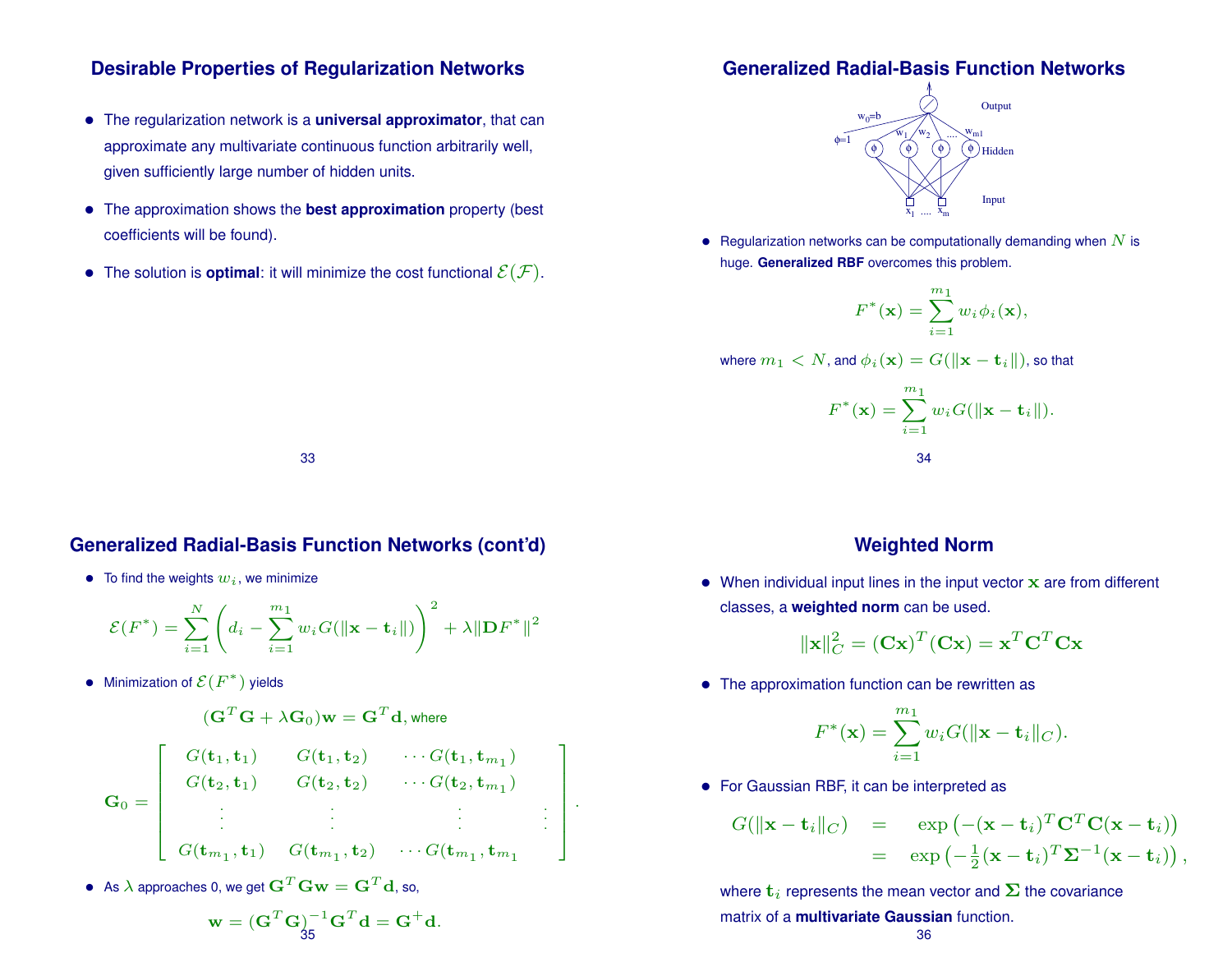### **Regularization Networks vs. Generalized RBF**



- Hidden layer in GRBF is much smaller:  $m_1 < N$ .
- In GRBF, (1) the weights, (2) the RBF centers  $t_i$ , and (3) the norm weighting matrix are all unknown parameters to be determined.
- In regularization networks, RBF centers are known (same as all the inputs), and only the weights need to be determined.

### **Estimating the Parameters**

- Weights  $w_i$ : already discussed (more next).
- Regularization parameter  $\lambda$ :
	- **–** Minimize averaged squared error.
	- **–** Use generalized cross-validation.
- RBF centers:
	- **–** Randomly select fixed centers.
	- **–** Self-organized selection.
	- **–** Supervised selection.

37

### **Estimating the Regularization Parameter** λ

- Minimize **average squared error**: For a fixed  $\lambda$ , for all  $N$  inputs, calculate the squared error betwen the *true function value* and the estimated RBF network output using the  $\lambda$ . Find the optimal  $\lambda$ that minimizes this error. Problem: This requires knowledge of the true function values.
- **Generalized cross-validation**: Use leave-one-out cross validation. With a fixed  $\lambda$ , for all N inputs, find the difference between the target value (from the training set) and the predicted value from the leave-one-out-trained network. This approach depend only on the training set.

#### 38

### **RBF Learning**



Basic idea is to learn in two *different time scales*:

- Nonlinear, slow learning of the RBF parameters (center, variance).
- Linear, fast learning of the hidden-to-output weights.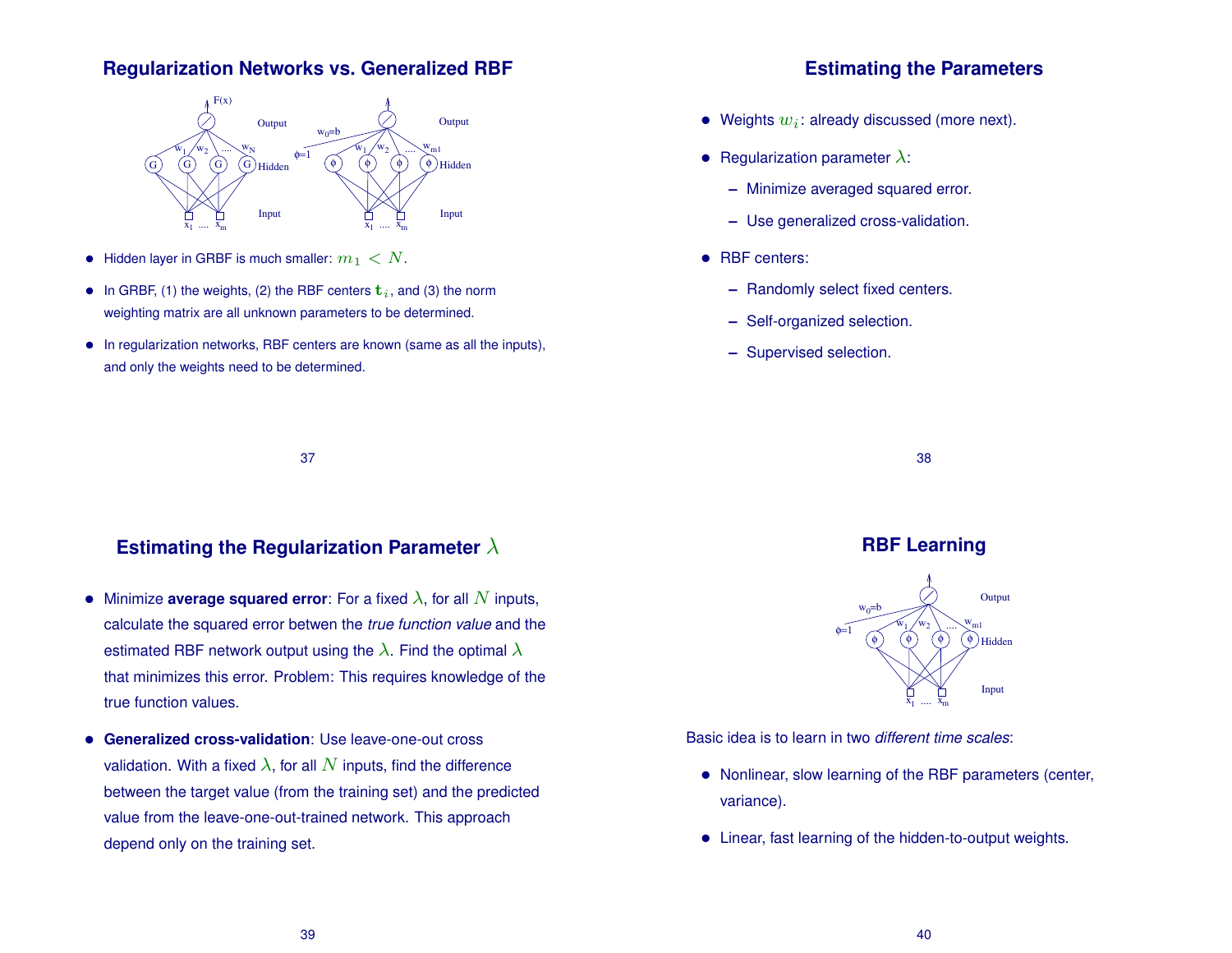### **RBF Learning (1/3): Random Centers**

• Use  $m_1$  hidden units:

$$
G(\|\mathbf{x} - \mathbf{t}_{i}\|) = \exp\left(-\frac{m_1}{d_{\max}^2} \|\mathbf{x} - \mathbf{t}_{i}\|^2\right),\,
$$

- where  $\mathbf{t}_{i}$   $(i = 1, 2, ..., m_1)$  are picked by random from the available inputs  ${\bf x}_j$   $(j = 1, 2, ..., N)$ .
- Note that the standard deviation (width) of the RBF is fixed to:

$$
\sigma = \frac{d_{\max}}{\sqrt{2m_1}},
$$

where  $d_{\text{max}}$  is the max distance between the chosen centers  $\mathbf{t}_i$ . This gives a width that is not too peaked nor too flat.

• The linear weights are learned using the pseudoinverse:

$$
\mathbf{w} = \mathbf{G}^+ \mathbf{d} = (\mathbf{G}^T \mathbf{G})^{-1} \mathbf{G}^T \mathbf{d},
$$

where the matrix  $\mathbf{G} = \{g_{ji}\}, g_{ji} = G(\|\mathbf{x}_j - \mathbf{t}_i\|^2).$ 41

## **Finding** G<sup>+</sup> **with Singular Value Decomposition (cont'd)** Using these properties  $\textbf{U}^{-1}=\textbf{U}^T$

$$
V^{-1} = V^{T}
$$
  
\n
$$
\Sigma\Sigma^{+} = I
$$
  
\nwe can verify that  $GG^{+} = I$ :  
\n
$$
U^{T}GV = \Sigma
$$
  
\n
$$
UU^{T}GVV^{T} = U\Sigma V^{T}
$$
  
\n
$$
G = U\Sigma V^{T}
$$
  
\n
$$
GG^{+} = U\Sigma V^{T}V\Sigma^{+}U^{T}
$$
  
\n
$$
= U\Sigma\Sigma^{+}U^{T}
$$
  
\n
$$
= UU^{T}
$$
  
\n
$$
= I.
$$

## $\mathsf{Finding}\ \mathbf{G}^+$  with Singular Value Decomposition

If for a real  $N \times M$  matrix G, there exists orthogonal matrices

$$
\mathbf{U} = [\mathbf{u}_1, \mathbf{u}_2, ..., \mathbf{u}_N]
$$

$$
\mathbf{V} = [\mathbf{v}_1, \mathbf{v}_2, ..., \mathbf{v}_M], \text{ such that}
$$

$$
\mathbf{U}^T \mathbf{G} \mathbf{V} = \text{diag}(\sigma_1, \sigma_2, ..., \sigma_K) = \Sigma, \quad K = \min(M, N),
$$

then U is called the *left singular matrix*, V the *right singular matrix*, and  $\sigma_1, \sigma_2, ..., \sigma_K$  the *singular values* of the matrix **G**.

Once these are known, we can obtain  $\mathbf{G}^+$  as

$$
\mathbf{G}^+ = \mathbf{V} \mathbf{\Sigma}^+ \mathbf{U}^T
$$

where  $\mathbf{\Sigma}^{+} = \text{diag} \left( \frac{1}{\sigma_{1}} \right)$  $\frac{1}{\sigma_1}, \frac{1}{\sigma_2}$  $\frac{1}{\sigma_2}, \ldots \frac{1}{\sigma_R}$  $\sigma_K$ ). There are efficient algorithms for singular value decomposition that can be used for this.

42

#### **RBF Learning (2/3): Self-Organized Centers**

The random-center approach is only effective with large input sets. To overcome this, we can take a hybrid approach: (1) self-organized learning of centers, and (2) supervised learning of linear weights.

Clustering for RBF center learning (similar to Self-Organizing Maps):

- 1. **Initialization**: Randomly choose distinct  $\mathbf{t}_k(0)$ s.
- 2. **Sampling**: Draw a random input vector  $\mathbf{x} \in \mathcal{X}$ .
- 3. **Similarity matching**: Find *best-matching* center vector  $\mathbf{t}_{k(\mathbf{x})}$ :

$$
k(\mathbf{x}) = \argmin_k \|\mathbf{x}(n) - \mathbf{t}_k(n)\|
$$

4. **Updating**: Update center vectors

$$
\mathbf{t}_k(n+1) = \begin{cases} \mathbf{t}_k(n) + \eta[\mathbf{x}(n) - \mathbf{t}_k(n)], & \text{if } k = k(\mathbf{x}) \\ \mathbf{t}_k(n), & \text{otherwise} \end{cases}
$$

5. **Continuation**: increment  $n$  and repeat from step 2.

$$
44
$$